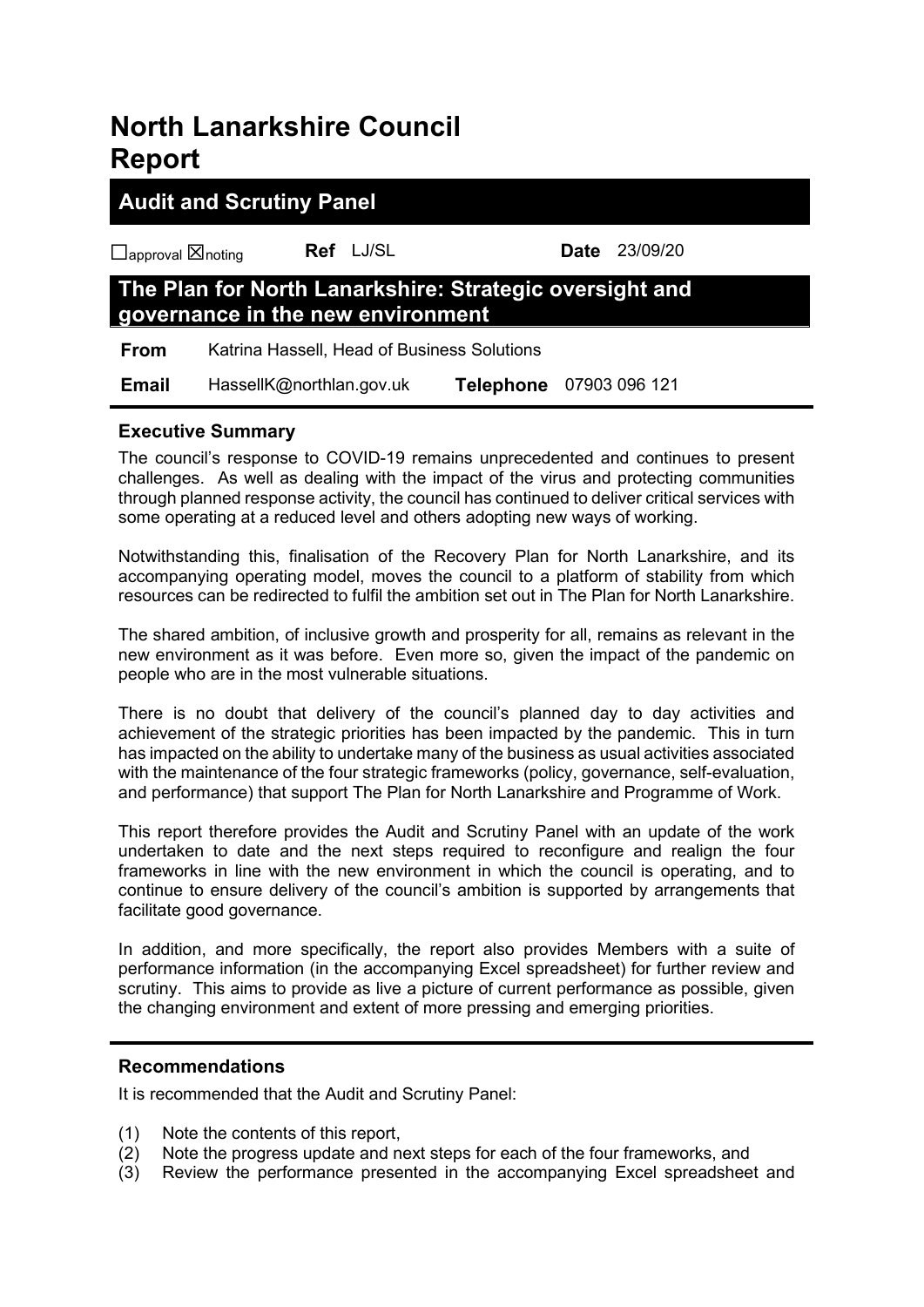identify where further information is required to understand or investigate performance further.

# **The Plan for North Lanarkshire**

Priority All priorities

Ambition statement All ambition statements

# **1. Background**

- 1.1 Members are aware of the unprecedented challenges arising from the COVID-19 pandemic, the fast paced and flexible response provided by the council (working in partnership with a range of public and community organisations, local charities and volunteers) to support people and businesses across North Lanarkshire, and the uncertain environment within which local government is now operating.
- 1.2 Members are also aware of the impact that COVID-19 has had on the people and communities of North Lanarkshire (particularly for those in the most vulnerable situations, such as people living in poverty, older people, and young people's mental health), and that the threat of the virus will remain with us for some time to come.
- 1.3 In setting out how the council will recover services, the Recovery Plan for North Lanarkshire, and accompanying operating model, provides the foundations from which to ensure stability in the weeks and months ahead. This will enable many business as usual activities to be progressed in line with the long-term vision and intentions laid out in The Plan for North Lanarkshire, while still ensuring appropriate mechanisms remain in place to respond to emergency and COVID-19 situations.
- 1.4 The Plan for North Lanarkshire signifies recent successes across North Lanarkshire in terms of economic growth, inward investment, population growth, and rising employment, while recognising there are still considerable challenges to overcome. In this respect there remains unacceptably high levels of deprivation and child poverty, in work poverty, and clear areas of inequity and inequality across communities. The emergence of the COVID-19 pandemic will have added to these challenges.
- 1.5 The vision remains supported by a substantial Programme of Work which outlines the activities required to underpin delivery of The Plan and provides a consistent focus for resources and working practices; the Programme of Work for 2020 and beyond was approved at Committee in March 2020.
- 1.6 As previously reported to Audit and Scrutiny Panel, the Plan and Programme of Work are supported by four complementary frameworks designed to ensure continued good governance arrangements by enabling a regular structured approach to assessing progress, measuring success, and identifying (where necessary) areas requiring improvement. These are:
	- **Strategic Policy Framework**, approved in September 2018 regularly monitoring and evaluating the range of supporting strategies, policies and plans has ensured services and activities remain aligned to The Plan and enable the required resources and working practices needed to facilitate delivery of the shared ambition.
	- **Strategic Self-Evaluation Framework**, approved in February 2019 asking the questions *How well are we doing? How do we know?* and *How can we do better?*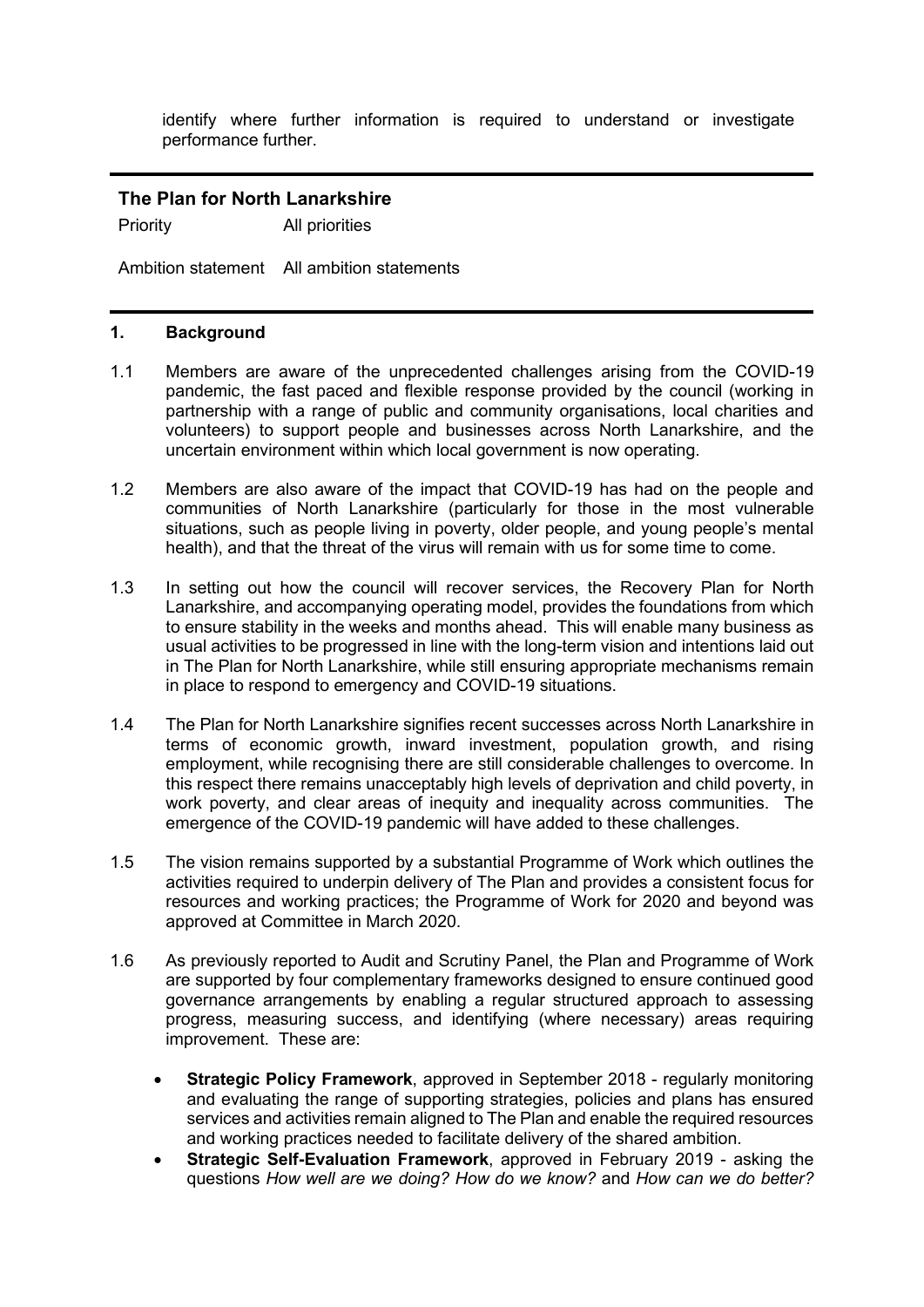enables an ongoing assessment of the success of The Plan and Programme of Work and ensures a fully aligned programme of improvement.

- **Strategic Performance Framework**, approved in February 2019 comprising a group of performance indicators at three levels, this collectively provides an overview of performance to help understand the impact of council activities on improving services and outcomes for the people and communities of North Lanarkshire.
- **Strategic Governance Framework**, approved in February 2020 this has brought together legislative requirements, governance principles and management processes within a regular programme of review. This ensures delivery of The Plan for North Lanarkshire is supported by excellence in governance, accountability and transparency.
- 1.7 Since being approved at Committee, work has continued to ensure these four frameworks remain aligned to the long-term vision of the council and are on a regular review and assessment programme. However, the impact of the COVID-19 pandemic on the delivery of planned day to day service activities and achievement of the shared ambition has, in turn, impacted on the information and resources available to support many of the business as usual activities required to maintain the four frameworks.
- 1.8 Work now needs to be undertaken to reconfigure and realign the four frameworks in line with the new environment in which the council is operating. This includes consideration of the impact of the Recovery Plan and accompanying operating model, and also the Programme of Work for 2020 and beyond.
- 1.9 This report therefore provides the Audit and Scrutiny Panel with an update of the work undertaken to date, and the next steps required to reconfigure and realign the four frameworks in line with the new environment in which the council is operating, and to continue to ensure delivery of the council's ambition is supported by arrangements that facilitate good governance.

# **2. Update on the four frameworks, with next steps**

# **Strategic Policy Framework**

- 2.1 Following approval of the Strategic Policy Framework at Committee in September 2018, 31 high level strategies, policies, and plans have been on a regular programme for review or development. This has resulted in 28 strategies, policies or plans being updated and approved at the respective Committee, to date.
- 2.2 In 2020 alone, this has included several strategies, policies, and plans key to delivery of The Plan for North Lanarkshire and supporting Programme of Work, such as:
	- Risk Management Strategy
	- Workforce for the Future
	- **Strategy**
	- **Tenant Participation Strategy** •
	- Sport and Physical Activity Strategy
- Tackling Poverty Strategy
- Digital and IT Strategy
- Diet and Nutrition Policy
- Health and Social Care Strategic Commissioning Plan
- 2.3 Supporting the high-level strategies, policies, and plans in the Strategic Policy Framework are a number of sub policies. The Digital and IT Strategy, for example, includes eight sub policies which were all reviewed in the last year, as required.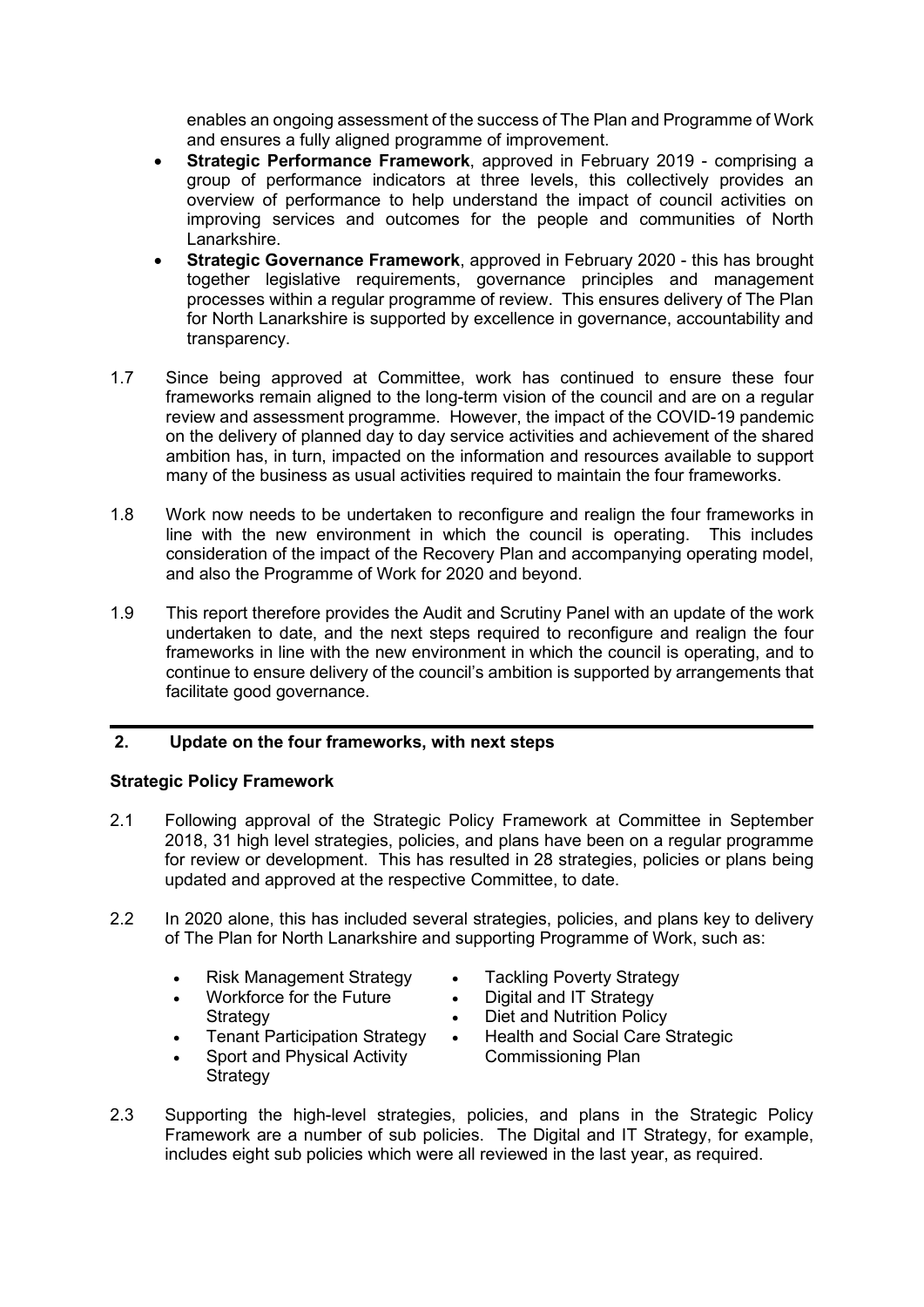- 2.4 Work has also been completed to create a central location on the council's website [\(https://www.northlanarkshire.gov.uk/spf\)](https://www.northlanarkshire.gov.uk/spf) to hold all strategies and make them easy to find and/or direct people to.
- 2.5 Moving forward, the uncertain, complex, and changing COVID-19 environment within which the council now operates will, to some extent, impact on the strategies, policies, and plans in the Strategic Policy Framework.
- 2.6 Policy development will require a more responsive and flexible approach as the evidence base needs to enable consideration of a more holistic picture. This needs to ensure that a positive impact of a policy on one segment of North Lanarkshire's population does not have a negative effect on others. It is also important that policy development doesn't proceed in isolation; cross service collaboration will be vital to avoid policies pulling in different directions.

### Next steps

- 2.7 The next steps will include work to continue to keep the programme of strategies, policies, and plans under review and ensure services provide the required updates to the relevant Committee.
- 2.8 Work will also continue to assess the sub policies for rationalisation and adaptation, for example, the 11 sub policies of the Environment Strategy will be assessed to take account of the council's plans for Town and Community Hubs.
- 2.9 A further review of the guidance accompanying the Strategic Policy Framework will be undertaken to ensure strategies are developed in a standardised and consultative manner that also considers the inter-relationships between each and the current local government environment.

#### **Strategic Self-Evaluation Framework**

- 2.10 Members will recall the Strategic Self-Evaluation Framework, approved at Committee in June 2018, was developed to ensure the council has a way of regularly assessing practices, recognising strengths, and identifying areas for improvement.
- 2.11 The subsequent development of The Plan for North Lanarkshire and Programme of Work provided the strategic framework for assessment purposes, enabling alignment with the 25 ambition statements. This approach was approved in February 2019.
- 2.12 The council's Best Value Assurance Report, published in May 2019, concluded that "*the council has a good approach to self-evaluation*"; with the subsequent recommendation focussing on improvement plans arising from self-evaluation exercise which "*should include measurable actions and clear deadlines*".
- 2.13 Following this, a Strategic Self-Evaluation Programme was developed for 2020 along with a set of evaluation criteria which comprised six areas:
	- a) Vision and leadership.
	- b) Policy development and implementation.
	- c) Effective use of resources.
	- d) Partnership and collaborative working.
	- e) Process design, maintenance, and improvement.
	- f) Results impact and outcomes.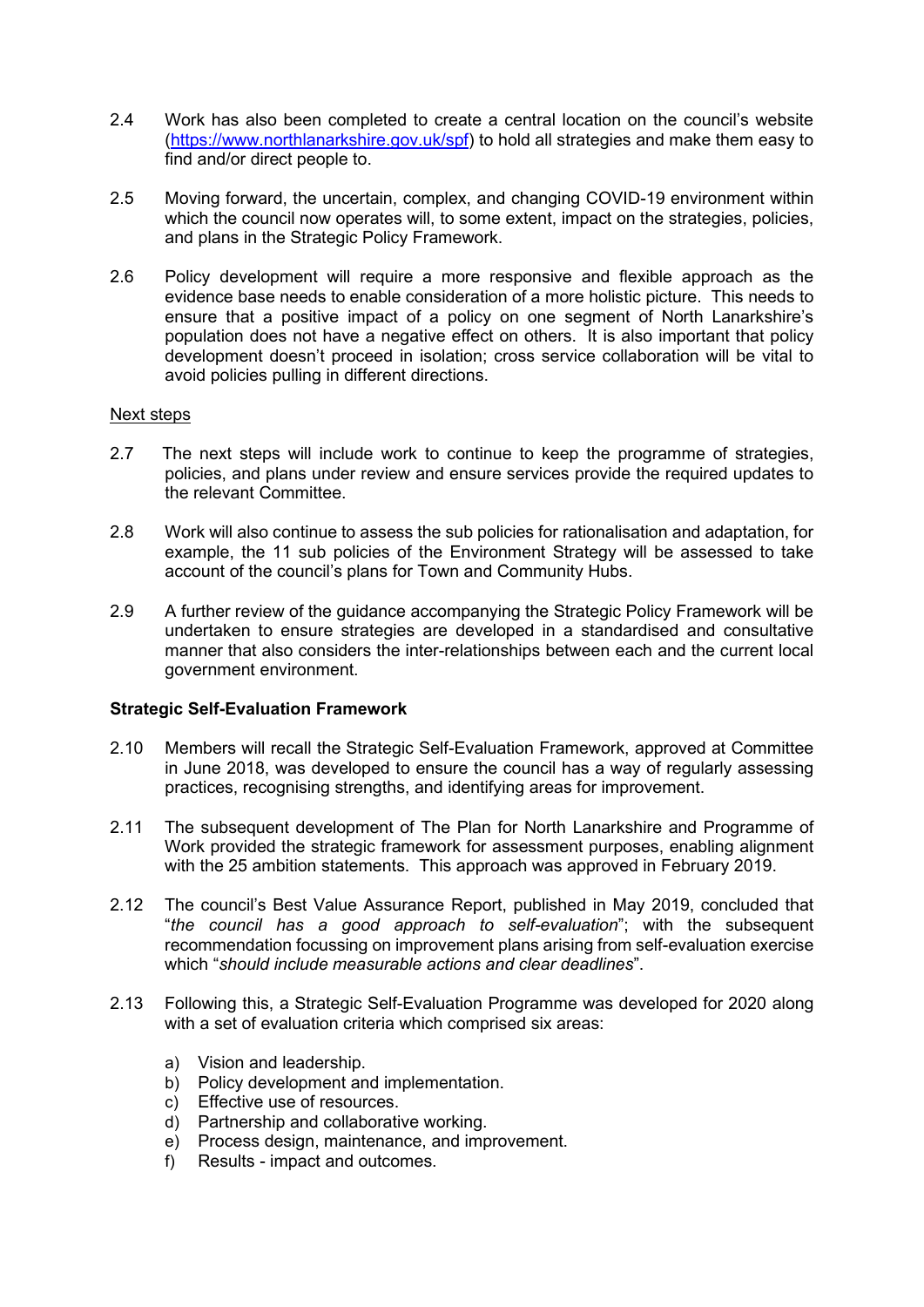- 2.14 The 12 week Self-Evaluation Programme (scheduled to take place from February to May 2020) was led by the Business Solutions team and comprised four steps:
	- **(1)** A desktop exercise that involved gathering evidence for each of the 25 ambition statements to be assessed against the evaluation criteria.
	- **(2)** A comprehensive exercise which involved reviewing and assessing the evidence with nominated service representatives.
	- **(3)** An independent peer review with nominated Heads of Service and representatives from cross cutting services (such as legal, finance, communications, and human resources).
	- **(4)** A session with the Corporate Management Team to review the findings, and agree improvement actions, deadlines, and responsibilities.
- 2.15 At the time that the country moved into the COVID-19 lockdown on 23<sup>rd</sup> March 2020, and home working became the default position where practicable, Step **(2)** of the 12 week Self-Evaluation Programme was underway.
- 2.16 With COVID-19 planning and response being the council's number one priority, and resources understandably being deployed elsewhere, this meant there would be a resultant impact on delivery of council services and achievement of the strategic ambition. It also meant the capacity of the Business Solutions team and service representatives, to continue with the self-evaluation review and assessment exercises, was reduced.
- 2.17 This, combined with the assumptions and objectives within the Recovery Plan (which themselves incorporate a degree of self-reflection), the associated risks, and the processes underway to recover services, necessitates a recalibration of the Strategic Self-Evaluation Programme and timelines.

# Next steps

2.18 The next steps will involve a review of the Strategic Self-Evaluation criteria and process in conjunction with the Recovery Plan and Programme of Work for 2020 and beyond to ensure all are aligned. This is required to ensure that the resulting improvement actions from any self-evaluation exercise ensure service resources remain directed towards the relevant recovery priorities and are relevant to, and aligned with, the future direction for the council. A revised programme and relevant timelines will be developed thereafter.

# **Strategic Performance Framework**

- 2.19 Members will recall the Strategic Performance Framework, approved at Committee in September 2019, aims to produce evidence that allows for day to day activities, and progress towards achieving the shared ambition articulated in The Plan for North Lanarkshire, to be regularly monitored, reported, assessed, and scrutinised.
- 2.20 Reporting arrangements aligned to the Strategic Performance Framework were subsequently implemented through service committees and the Audit and Scrutiny Panel in cycle 4 of 2019.
- 2.21 Following the emergence of COVID-19 and emergency response implemented by the council, a desktop review of the performance indicators in the Strategic Performance Framework was undertaken. This found that all measures either related to services which were temporarily suspended (in all, or all but the most critical, aspects of a service), or to services which were operating at a reduced level, or to services which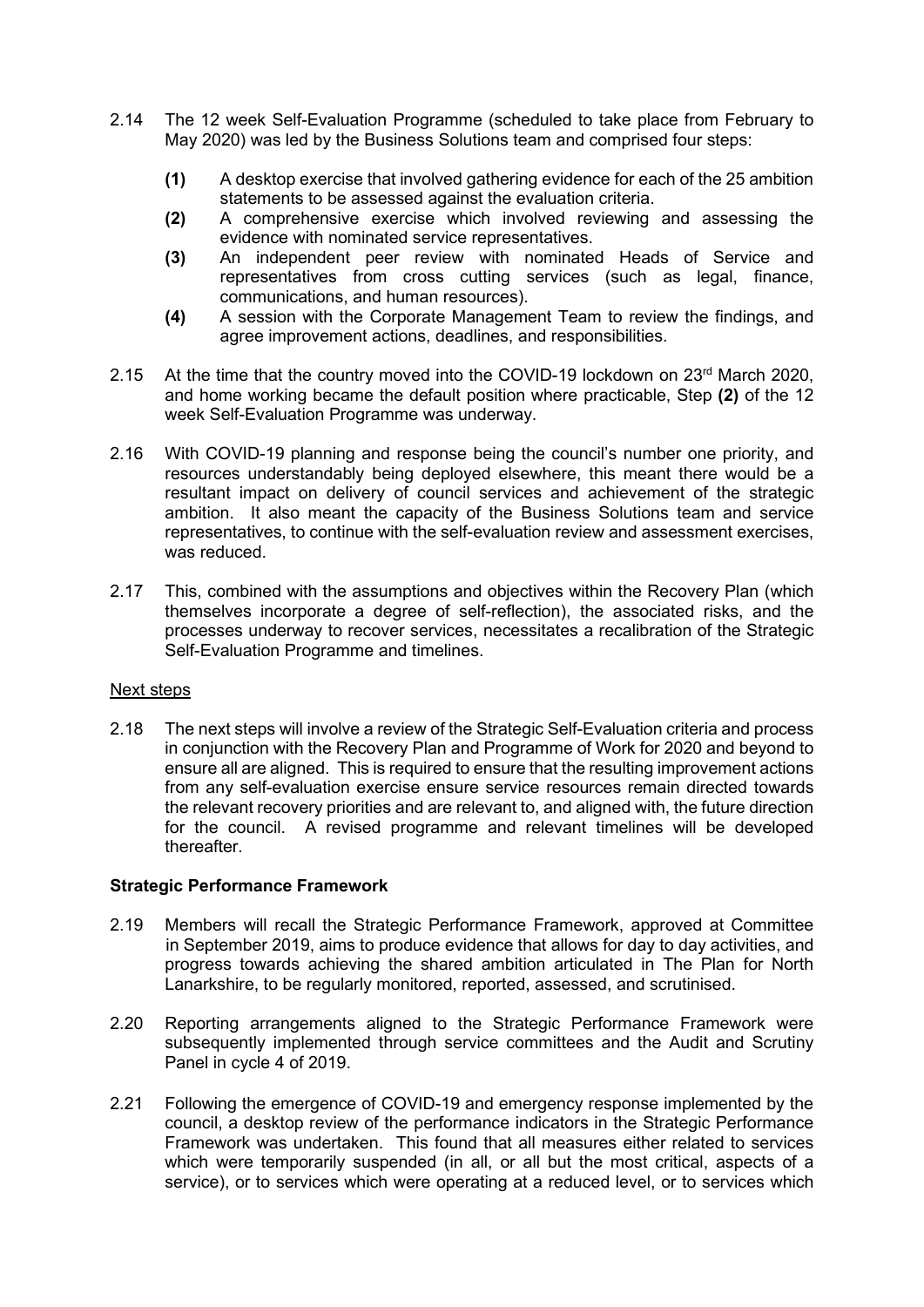had changed to accommodate new ways of working in order to continue to deliver a service.

### Local results

- 2.22 In light of the above, and in order to highlight those areas where there had been a significant change in performance, the Corporate Management Team instigated the development of a performance review of monthly results to ensure a focus on key areas requiring attention.
- 2.23 Indicators were included in the suite on the basis of the following criteria:
	- Performance results are expected to demonstrate a significant increase in the volume of business going through the service as a result of COVID-19 (e.g. registrations, lair certificates).
	- Performance results are expected to show an adverse effect on council resources as a consequence of the impact of COVID-19 (e.g. collection of council tax).
	- Performance results are meaningful when distilled down into monthly comparisons (e.g. when comparing results from April 2020 with April 2019).
	- Performance results are expected to show the extent of council support provided to communities at this time, as well as any potential detrimental impacts on individuals as a result of the pandemic (e.g. benefits checks and claims).
	- Performance results are expected to demonstrate the extent to which the council has maintained compliance with statutory and legislative requirements (e.g. gas safety inspections).
	- Performance results relate to a frontline service which has continued to operate, albeit at a reduced level or with changes to ways of working.
	- Additional indicators, or information, are added to the reporting arrangements to ensure as complete a suite of information as possible in order to facilitate the most appropriate assessment of performance within the current context.
	- Performance measures are adapted as appropriate for monthly reporting purposes at the current time (e.g. number of households presenting as homeless as opposed to the measure in the framework which looks at decisions made within 28 days).
- 2.24 This suite of indicators is listed in Appendix 1 and latest results are now presented to the Panel in the **accompanying Excel spreadsheet** for Members' consideration and scrutiny.

#### National results

- 2.25 In May 2020, COSLA advised local authorities that the COVID-19 pandemic had underlined the importance of securing accurate meaningful information (reported regularly) for use by a wide range of public sector organisations.
- 2.26 As a result, a national data dashboard of indicators was developed by the Improvement Service, largely built from existing data returns, through which important aspects of councils' response could be monitored. This suite of indicators is listed in Appendix 2 and latest results are also included in the **accompanying Excel spreadsheet** for Members' consideration and scrutiny.

# Next steps

2.27 As the Recovery Plan is implemented and services are fully recovered, the suite of performance indicators in the Strategic Performance Framework will be kept under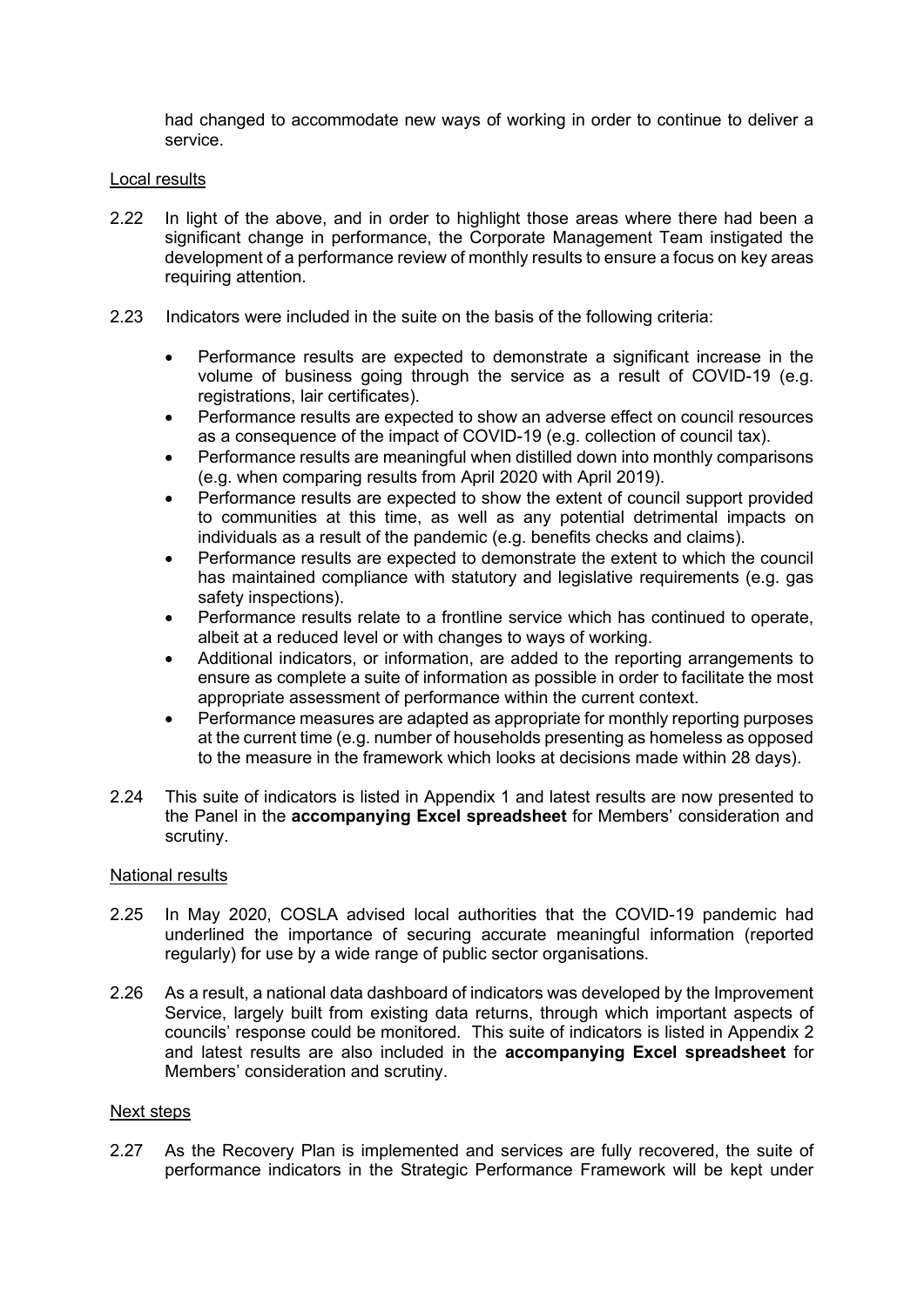review to ensure they are still relevant for future performance monitoring, management, and reporting purposes. This work will involve consideration of any ensuing impact from changes to elements within the Programme of Work for 2020 and beyond.

2.28 In addition, results for Level 1 indicators (which capture the North Lanarkshire context) will be reviewed to assess changes in performance from the previous figures reported to Committee in February 2019. Work will also be undertaken to consider the alignment of performance with risk, and to review further indicators from the Strategic Performance Framework which can be added as a third element to the suite in the Excel spreadsheet (with the inclusion of benchmarking information where available), for current monitoring and scrutiny.

# **Strategic Governance Framework**

- 2.29 Members will recall approving the Strategic Governance Framework at the Panel meeting in February 2020. This framework is structured around core and sub principles of good governance (as defined by CIPFA). It shows the elements and mechanisms strategies, policies, plans, frameworks, codes, registers, and procedures - which the council employs to demonstrate compliance with good practice.
- 2.30 The accompanying report on today's agenda, *PoW PO75.1 Strategic Governance Framework,* outlines the progress that has been made to date. The next steps are also identified in order to ensure the framework remains up to date and elements are assessed in line with CIPFA good practice guidelines.

# Good governance

- 2.31 CIPFA define good governance (in its strategic oversight context) as:
	- enabling an authority to pursue its vision effectively as well as underpinning that vision with control and the management of risk
	- ensuring that resources are directed in accordance with agreed policy and according to priorities
	- ensuring there are sound and inclusive decision making and clear accountability for the use of those resources in achieving defined outcomes for service users and the wider community
- 2.32 Continued good governance therefore remains as important now as it has always been, if not more so if the council is to realise the shared ambition and deliver on the intentions set out in The Plan for North Lanarkshire within the current COVID-19 environment. The four complementary frameworks therefore play a central role to the successful delivery of the ambition.

# **Next steps**

- 2.33 As a consequence of COVID-19, the Recovery Implementation Plan for Business Solutions has assessed the Strategic Governance, Policy, Self-Evaluation, and Performance Frameworks all as Level 3 priorities. This means that the implementation timescale for full recovery is the end of March 2021.
- 2.34 As this work progresses, further reports will be presented to Members of the Audit and Scrutiny Panel to allow ongoing review in line with the Panel's programme of scrutiny.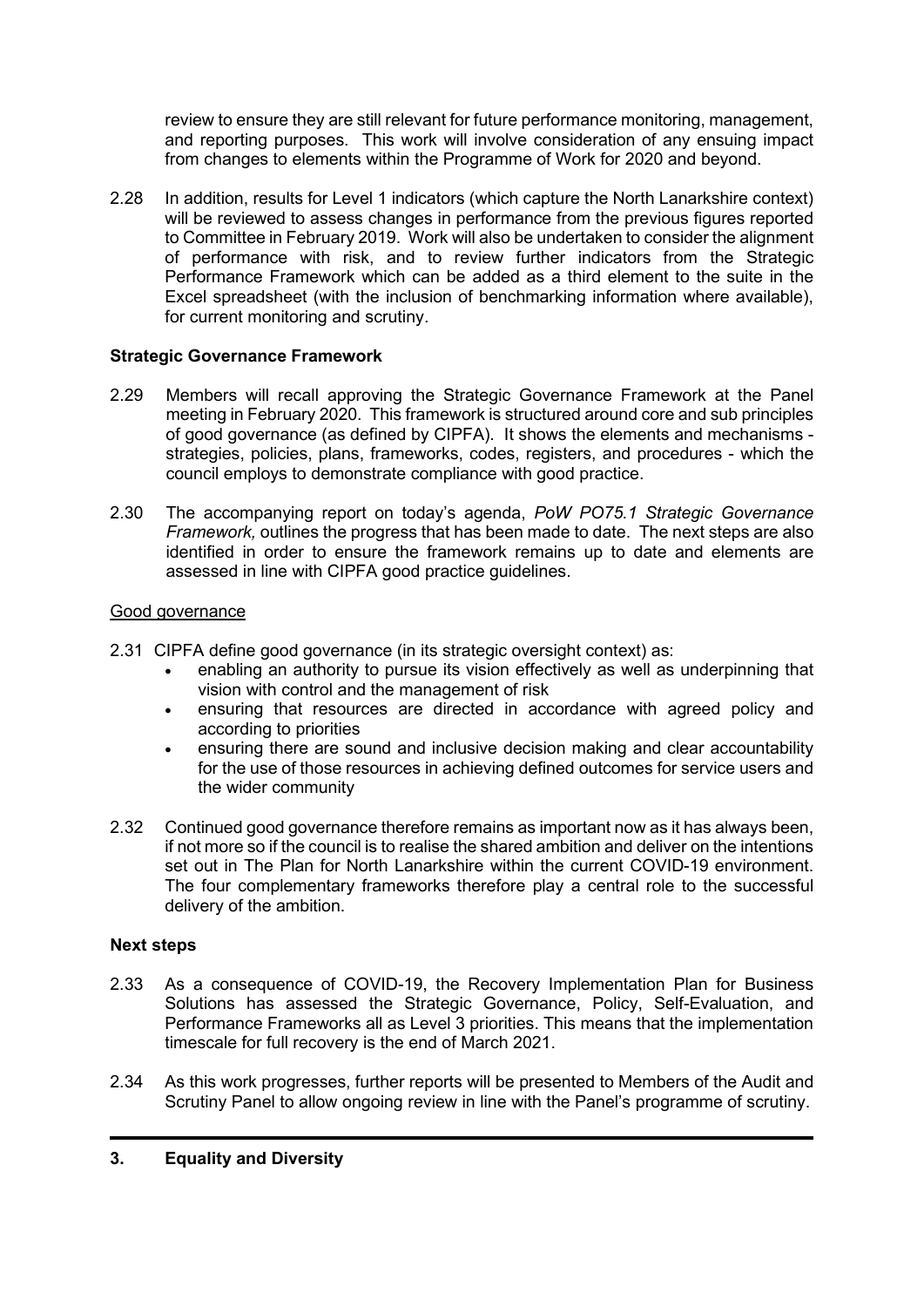# 3.1 **Fairer Scotland Duty**

There is no requirement to carry out a Fairer Scotland Duty assessment based on the recommendations in this report; no new decisions are being made.

# 3.2 **Equality Impact Assessment**

There is no requirement to carry out an equality impact assessment based on the recommendations in this report; no new decisions are being made.

### **4. Implications**

#### 4.1 **Financial impact**

There is no financial impact arising from the recommendations in this report; financial impacts from performance levels achieved are considered by services.

### 4.2 **HR/Policy/Legislative impact**

The Local Government in Scotland Act 2003 introduced the duty of Best Value; this requires that councils "*make arrangements to secure continuous improvement in performance*".

This duty remains unchanged, the Accounts Commission do however recognise the challenges and have adopted the following set of principles (in May 2020) to help guide their work and ensure they fulfil their responsibilities during the COVID-19 emergency:

- The Commission recognises the significant pressures under which local government finds itself as a result of the current COCID-19 emergency.
- The Commission is of the firm view that the principles of sound financial management, good governance, public accountability, and transparency are vital in this emergency situation, although how these are delivered and achieved are likely to be different.
- The Commission therefore expects audit quality to be maintained in accordance with international standards and the Code of Audit Practice.
- The Commission is mindful of both the capacity of local authorities to prepare good quality financial reports, and the auditors they appoint to deliver high quality audit, when considering timescales for 2019/20.

# 4.3 **Environmental impact**

There is no environmental impact arising from this report.

#### 4.4 **Risk impact**

Work is ongoing to align performance and risks information to ensure more informed decision making, forward planning, and identification of areas requiring improvement.

#### **5. Measures of success**

- 5.1 In the short to medium-term, assessing the impact of COVID-19 on the council's planned delivery of day to day activities and achievement of strategic priorities to ensure continued good governance.
- 5.2 In the longer-term, effective scrutiny of the information presented to ensure a positive impact on day to day operations, improved outcomes for the people and communities of North Lanarkshire, and delivery of The Plan for North Lanarkshire.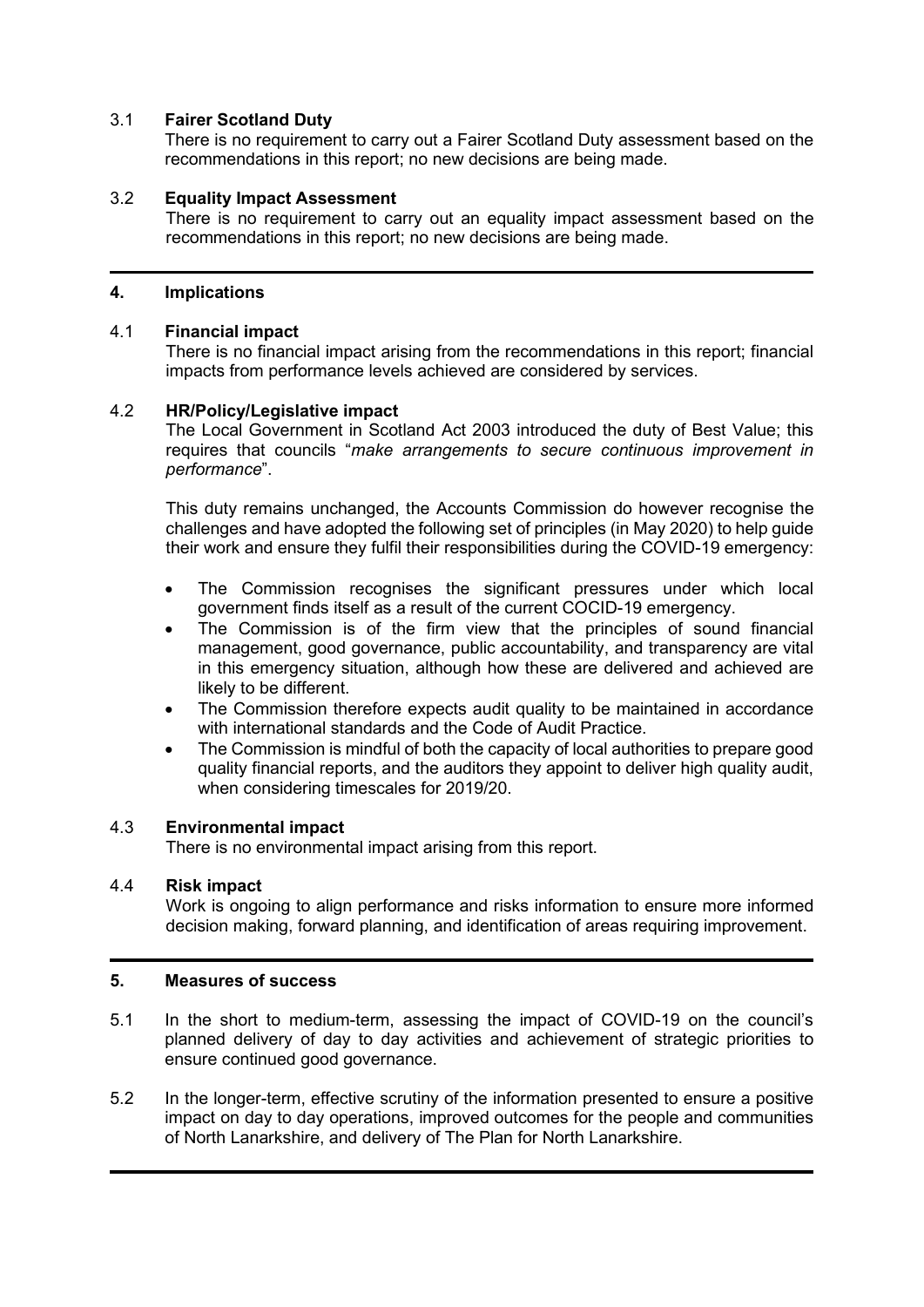# **6. Supporting documents**

- 6.1 Appendix 1 Local suite of performance indicators
- 6.2 Appendix 2 National suite of COVID-19 related performance indicators
- 6.3 Appendix 3 Excel spreadsheet: Performance summary

Gent M mitor

**Katrina Hassell Head of Business Solutions**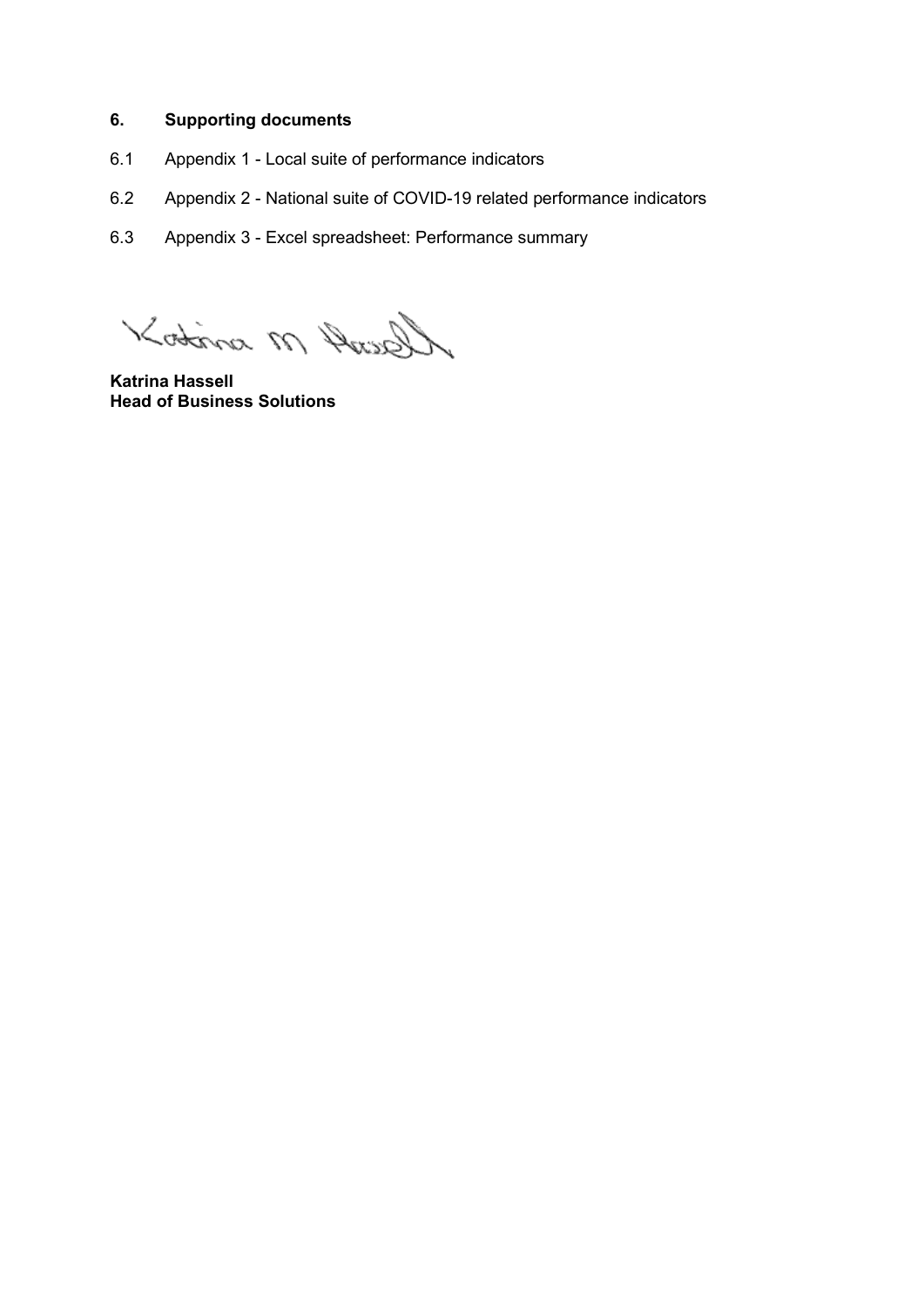### **Local suite of performance indicators**

- Lair certificates % turned round within 28 days
- Registrations number of death registrations
- Wide area network (WAN) % availability
- IT systems number of priority 1 outages per month
- IT service desk % of reported incidents resolved by service partner within SLA
- IT service desk calls % customer satisfaction
- IT incidents and requests
- Council tax % of income due from council tax collected in the year to date
- Non domestic rates % collected in the year to date
- Housing benefits average number of days taken to process new claims / changes of circumstances
- Council tax reduction scheme number of new claims / changes of circumstances
- Benefit checks number carried out for NL residents
- Households number of households presenting as homeless
- Gas safety number of times statutory obligation to complete gas safety check in 12 months was not met
- Housing repairs average time, hours, taken to complete emergency repairs
- Housing rent arrears as a % of total rent due monthly
- First reports % issued within 20 days
- Pest control visits, high priority % made within 2 working days
- Antisocial behaviour complaints reported in the last month that were resolved
- Refuse collection complaints, overall waste number per 1,000 household visits
- Reablement number of service users completing reablement process / number of hours provided in week
- Home support number of home support referrals / number of referrals from hospital
- Care home placements rate per 1,000 population, age 65+ and age 75+ / admissions and discharges